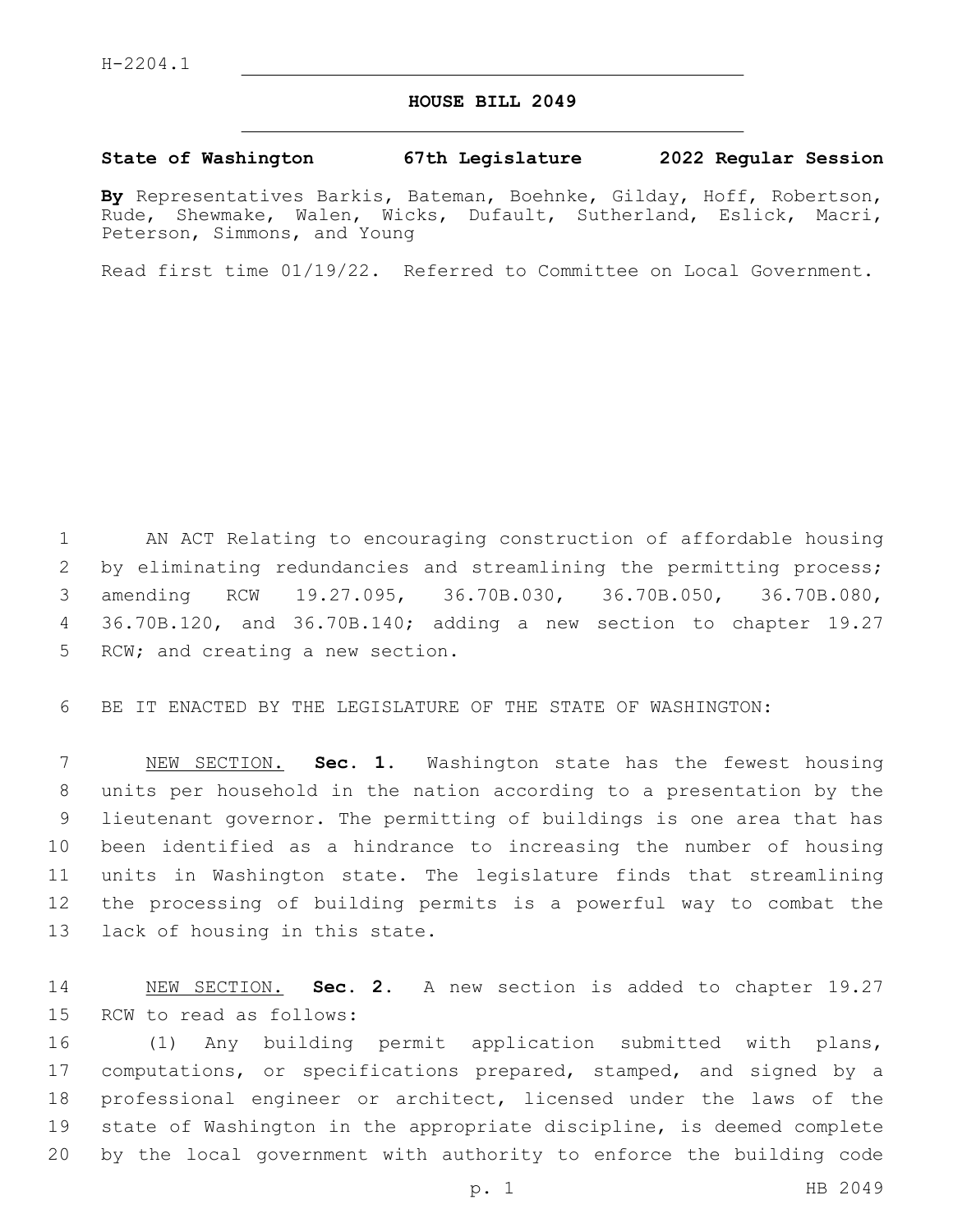under RCW 19.27.050. The local government may review the application for general compliance with the zoning or other land use control ordinances in effect but may not impose substantial modifications or conditions on submittals prepared, stamped, and signed by a licensed architect, landscape architect, soils engineer, civil engineer, 6 structural engineer, or combination thereof.

 (2) This section applies only when the professional engineer or architect, duly licensed under Title 18 RCW, maintains professional liability errors and omissions insurance in an amount not less than \$1,000,000 executed by an insurer authorized to do business in the 11 state of Washington.

 **Sec. 3.** RCW 19.27.095 and 1991 c 281 s 27 are each amended to 13 read as follows:

 (1) A valid and fully complete building permit application for a structure, that is permitted under the zoning or other land use control ordinances in effect on the date of the application shall be considered under the building permit ordinance in effect at the time of application, and the zoning or other land use control ordinances 19 in effect on the date of application.

 (2) The requirements for a fully completed application shall be defined by local ordinance but for any construction project costing more than five thousand dollars the application shall include, at a minimum:23

 (a) The legal description, or the tax parcel number assigned pursuant to RCW 84.40.160, and the street address if available, and may include any other identification of the construction site by the 27 prime contractor;

(b) The property owner's name, address, and phone number;

 (c) The prime contractor's business name, address, phone number, 30 current state contractor registration number; and

31 (d) Either:

 (i) The name, address, and phone number of the office of the lender administering the interim construction financing, if any; or

 (ii) The name and address of the firm that has issued a payment 35 bond, if any, on behalf of the prime contractor for the protection of the owner, if the bond is for an amount not less than fifty percent 37 of the total amount of the construction project.

 (3)(a) The construction drawings element of a complete building 39 application is deemed approved by the local government with authority

p. 2 HB 2049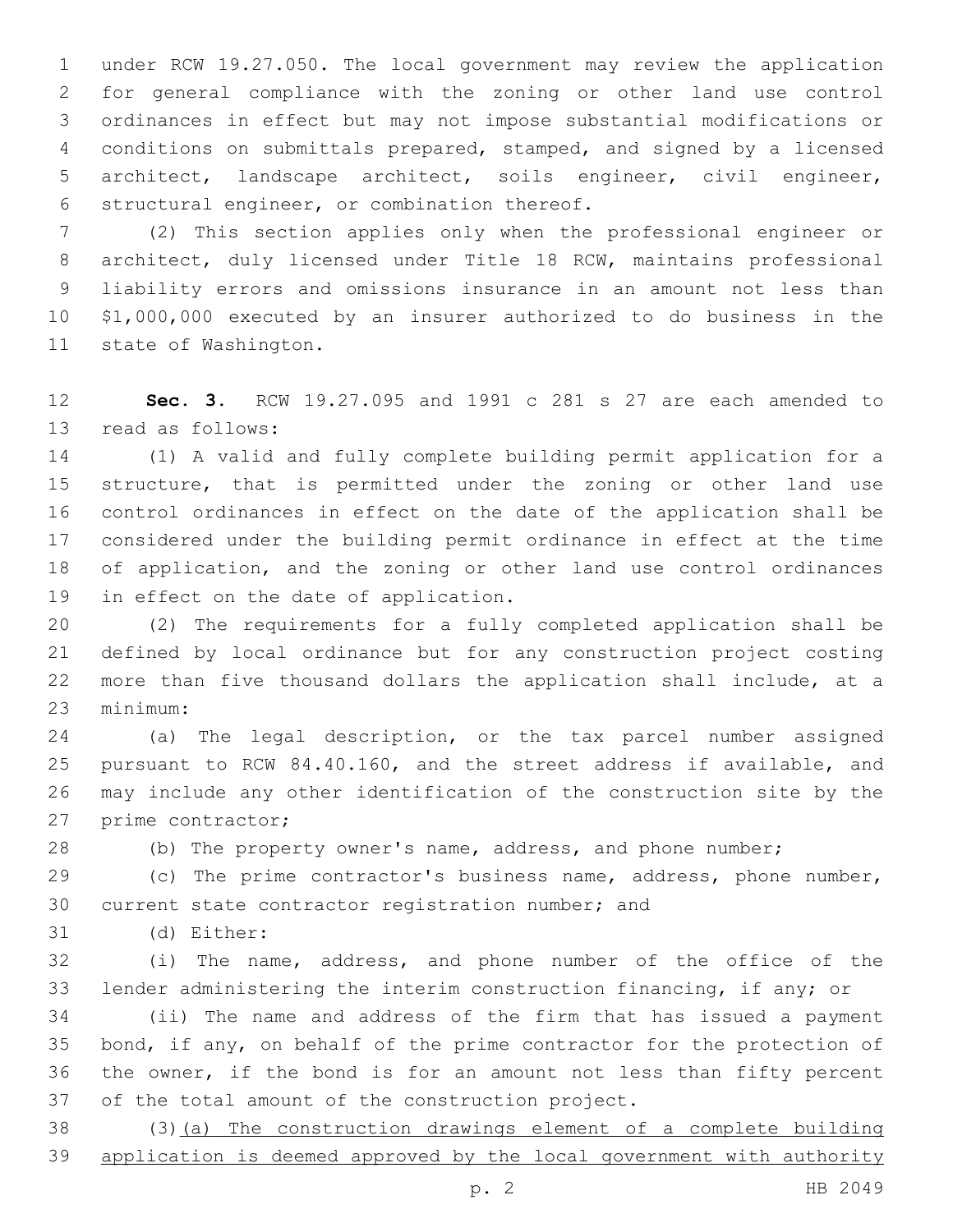to enforce the building code under RCW 19.27.050 when the building permit application is submitted with plans, computations, or other 3 required specifications prepared, stamped, and signed by a professional engineer or architect, licensed under the laws of the 5 state of Washington in the appropriate discipline.

 (b) This subsection applies only where the professional engineer or architect, duly licensed under Title 18 RCW, maintains professional liability errors and omissions insurance in an amount not less than \$1,000,000 executed by an insurer authorized to do 10 business in the state of Washington.

 (4) The information required on the building permit application by subsection (2)(a) through (d) of this section shall be set forth on the building permit document which is issued to the owner, and on the inspection record card which shall be posted at the construction 15 site.

 $((+4))$   $(5)$  The information required by subsection (2) of this section and information supplied by the applicant after the permit is 18 issued under subsection  $((+5))$  (6) of this section shall be kept on record in the office where building permits are issued and made available to any person on request. If a copy is requested, a 21 reasonable charge may be made.

 (( $(45)$ )) (6) If any of the information required by subsection (2)(d) of this section is not available at the time the application is submitted, the applicant shall so state and the application shall be processed forthwith and the permit issued as if the information had been supplied, and the lack of the information shall not cause the application to be deemed incomplete for the purposes of vesting under subsection (1) of this section. However, the applicant shall provide the remaining information as soon as the applicant can 30 reasonably obtain such information.

31  $((+6))$   $(7)$  The limitations imposed by this section shall not restrict conditions imposed under chapter 43.21C RCW.

 **Sec. 4.** RCW 36.70B.030 and 1995 c 347 s 404 are each amended to 34 read as follows:

 (1) Fundamental land use planning choices made in adopted comprehensive plans and development regulations shall serve as the foundation for project review. The review of a proposed project's consistency with applicable development regulations, or in the absence of applicable regulations the adopted comprehensive plan,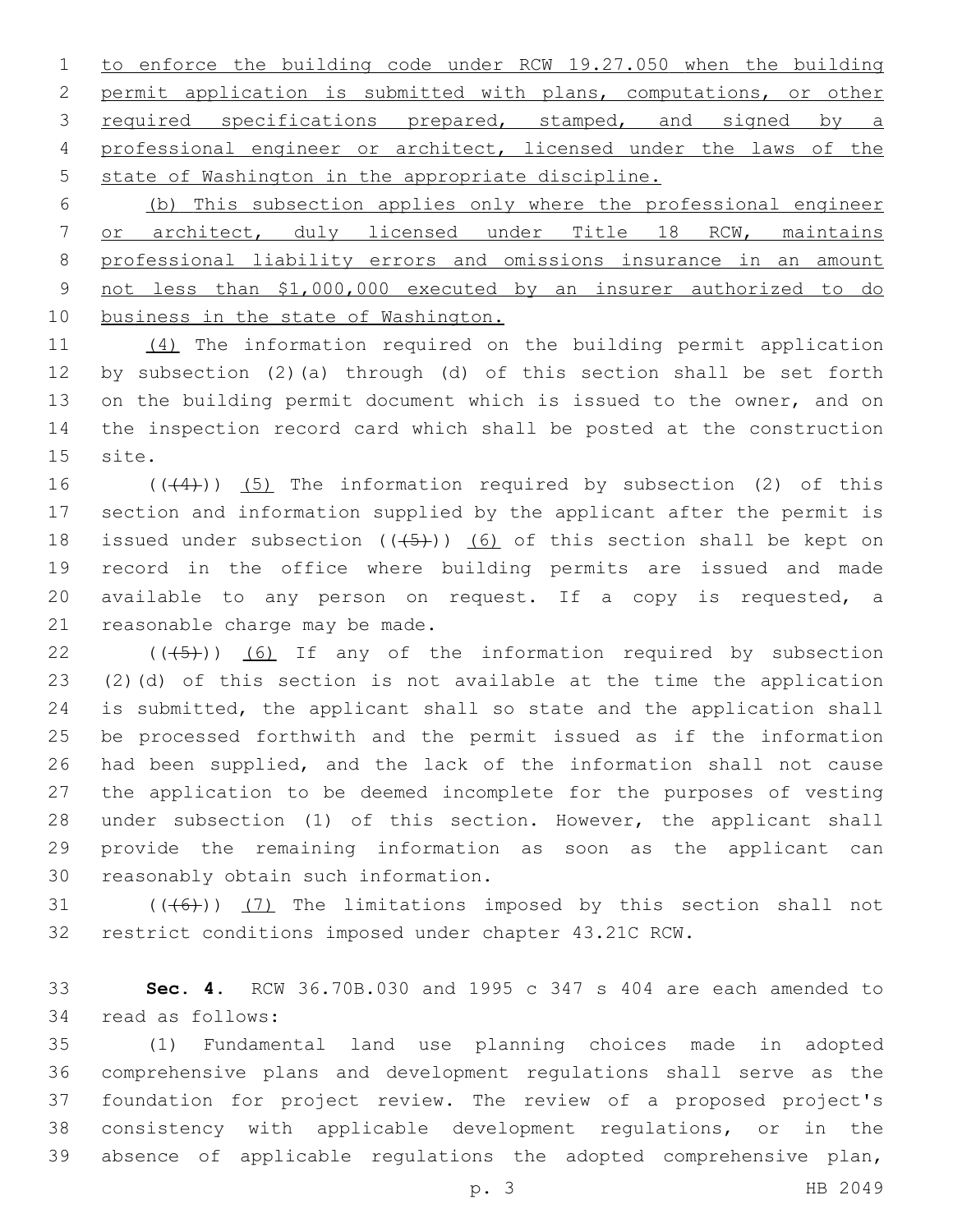under RCW 36.70B.040 shall incorporate the determinations under this 2 section.

 (2) During project review, a local government or any subsequent reviewing body shall determine whether the items listed in this subsection are defined in the development regulations applicable to the proposed project or, in the absence of applicable regulations the adopted comprehensive plan. At a minimum, such applicable regulations 8 or plans shall be determinative of the:

 (a) Type of land use permitted at the site, including uses that may be allowed under certain circumstances, such as planned unit developments and conditional and special uses, if the criteria for 12 their approval have been satisfied;

(b) Density of residential development in urban growth areas; and

 (c) Availability and adequacy of public facilities identified in the comprehensive plan, if the plan or development regulations provide for funding of these facilities as required by chapter 36.70A 17 RCW.

 (3) During project review, the local government or any subsequent reviewing body shall not reexamine alternatives to or hear appeals on the items identified in subsection (2) of this section, except for issues of code interpretation. As part of its project review process, a local government shall provide a procedure for obtaining a code 23 interpretation as provided in RCW 36.70B.110.

 (4) Pursuant to RCW 43.21C.240, a local government may determine that the requirements for environmental analysis and mitigation measures in development regulations and other applicable laws provide adequate mitigation for some or all of the project's specific adverse environmental impacts to which the requirements apply.

 (5)(a) Any building permit application submitted with plans, 30 computations, or specifications prepared, stamped, and signed by a professional engineer or architect, licensed under the laws of the state of Washington in the appropriate discipline is deemed complete by the local government with authority to enforce the building code under RCW 19.27.050. The local government may review the application for general compliance with the zoning or other land use control ordinances in effect but may not impose substantial modifications or 37 conditions on submittals prepared, stamped, and signed by a licensed 38 architect, landscape architect, soils engineer, civil engineer, structural engineer, or combination thereof.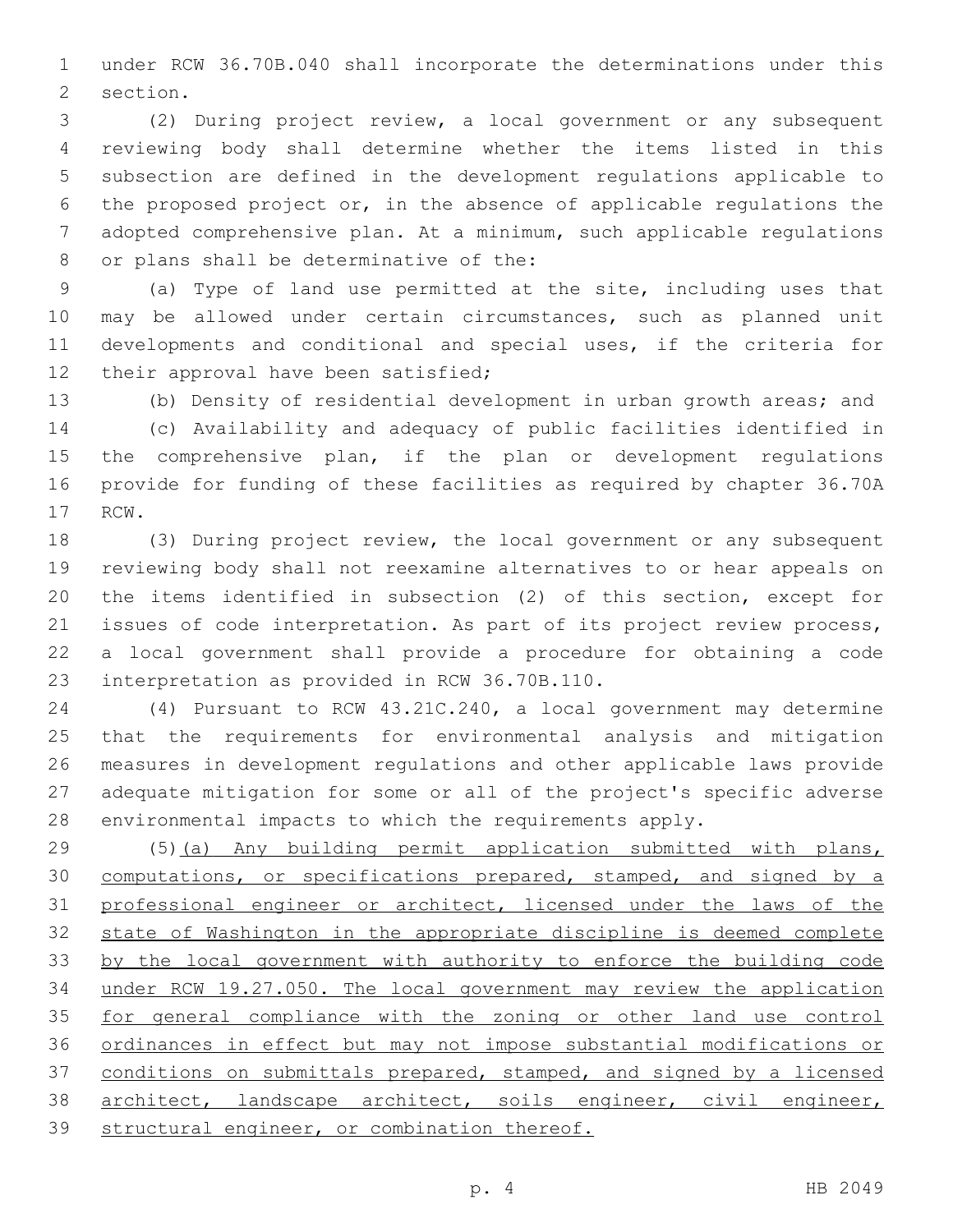(b) This subsection applies only where the professional engineer 2 or architect, duly licensed under Title 18 RCW, maintains professional liability errors and omissions insurance in an amount not less than \$1,000,000 executed by an insurer authorized to do business in the state of Washington.

 (6) Nothing in this section limits the authority of a permitting agency to approve, condition, or deny a project as provided in its development regulations adopted under chapter 36.70A RCW and in its policies adopted under RCW 43.21C.060. Project review shall be used to identify specific project design and conditions relating to the 11 character of development, such as the details of site plans, curb cuts, drainage swales, transportation demand management, the payment of impact fees, or other measures to mitigate a proposal's probable 14 adverse environmental impacts, if applicable.

15  $((\overline{6})$   $(7)$  Subsections (1) through  $((\overline{4})$   $(5)$  of this section apply only to local governments planning under RCW 36.70A.040.

 **Sec. 5.** RCW 36.70B.050 and 1995 c 347 s 406 are each amended to 18 read as follows:

 Not later than March 31, 1996, each local government shall provide by ordinance or resolution for review of project permit 21 applications to achieve the following objectives:

 (1) Combine the environmental review process, both procedural and 23 substantive, with the procedure for review of project permits; and

 (2) Except for the appeal of a determination of significance as provided in RCW 43.21C.075, provide for no more than one open record 26 hearing and one closed record appeal.

 (3) A project permit application that is consistent with adopted development regulations and within the capacity of systemwide 29 infrastructure improvement is deemed approved following three reviews or requests for additional information by the local government unless a clear violation of substantive and procedural requirements is 32 demonstrated by the reviewing local government.

 **Sec. 6.** RCW 36.70B.080 and 2004 c 191 s 2 are each amended to 34 read as follows:

 (1) Development regulations adopted pursuant to RCW 36.70A.040 must establish and implement time periods for local government actions for each type of project permit application and provide timely and predictable procedures to determine whether a completed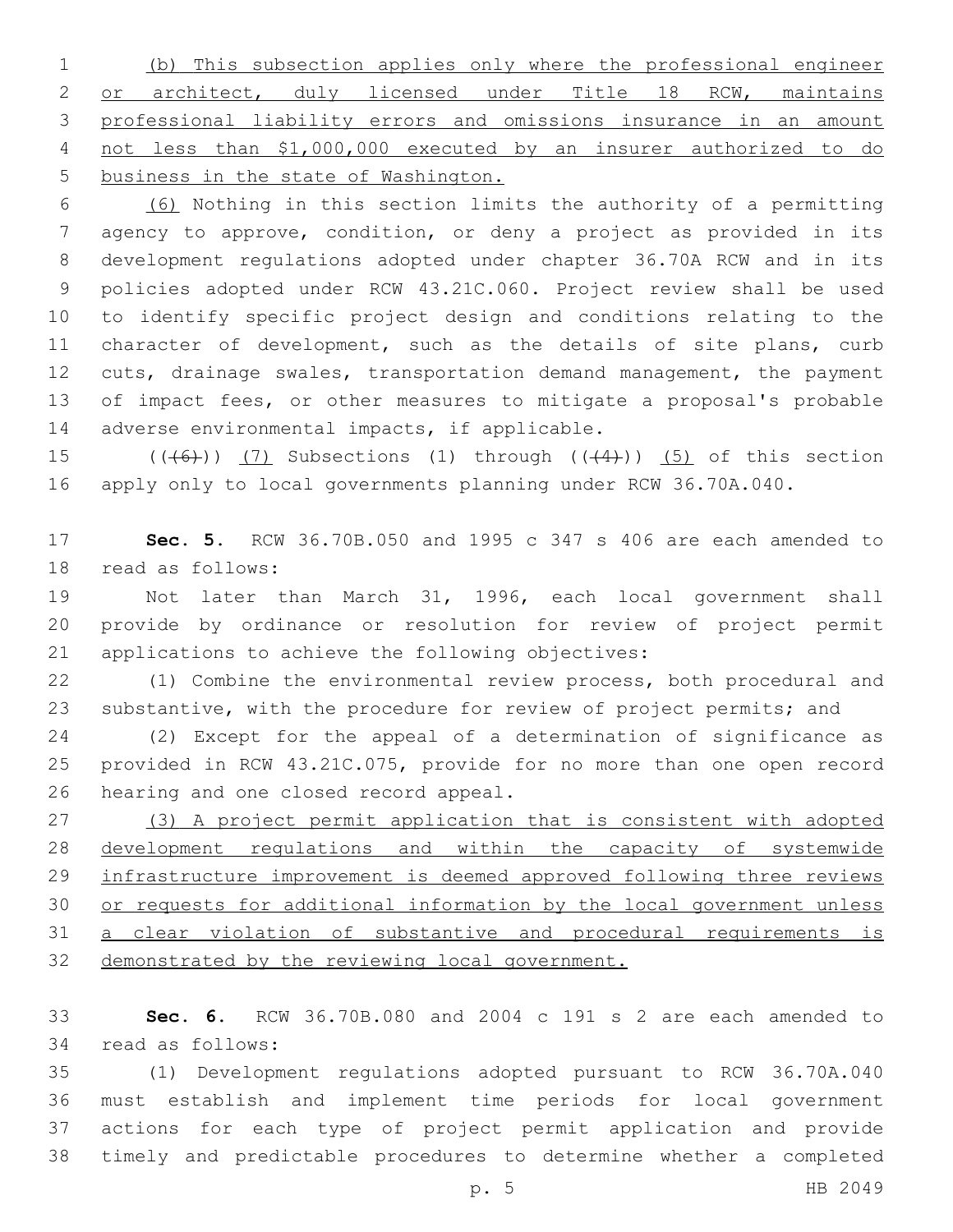project permit application meets the requirements of those development regulations. The time periods for local government actions for each type of complete project permit application or project type should not exceed one hundred twenty days, unless the local government makes written findings that a specified amount of additional time is needed to process specific complete project permit 7 applications or project types.

 The development regulations must, for each type of permit application, specify the contents of a completed project permit application necessary for the complete compliance with the time 11 periods and procedures.

 (2)(a) Counties subject to the requirements of RCW 36.70A.215 and the cities within those counties that have populations of at least twenty thousand must, for each type of permit application, identify the total number of project permit applications for which decisions are issued according to the provisions of this chapter. For each type of project permit application identified, these counties and cities must establish and implement a deadline for issuing a notice of final decision as required by subsection (1) of this section and minimum requirements for applications to be deemed complete under RCW 36.70B.070 as required by subsection (1) of this section.

 (b) Counties and cities subject to the requirements of this subsection also must prepare annual performance reports that include, at a minimum, the following information for each type of project permit application identified in accordance with the requirements of 26 (a) of this subsection:

 (i) Total number of complete applications received during the 28 year;

 (ii) Number of complete applications received during the year for which a notice of final decision was issued before the deadline 31 established under this subsection;

 (iii) ((Number of applications received during the year for which a notice of final decision was issued after the deadline established 34 under this subsection;

 (iv) Number of applications received during the year for which an extension of time was mutually agreed upon by the applicant and the 37 county or city;

38 (v) Variance of actual performance, excluding applications for which mutually agreed time extensions have occurred, to the deadline 40 established under this subsection during the year; and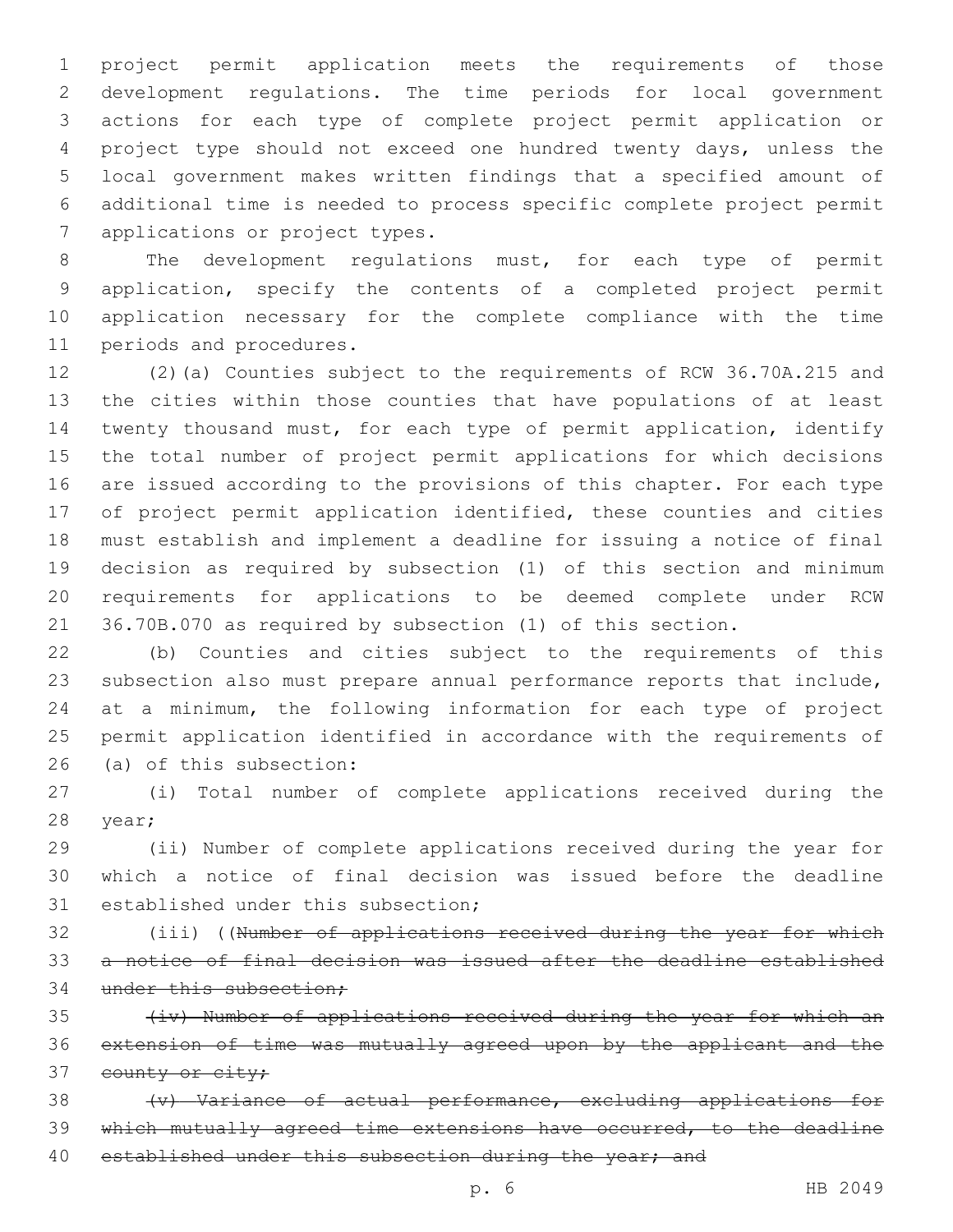1 (vi) The mean processing time and the number standard deviation 2 from the mean)) For all approvals or rejections within the prior 3 calendar year, the mean average time between the date of submission 4 of an application for a land subdivision and the date the subdivision 5 was approved or rejected;

6 (iv) For all approvals or rejections within the prior calendar 7 year, the mean average time between the date of submission to meet 8 the first mandatory requirement for an application for construction 9 of a single-family home, duplex, triplex, fourplex, or townhome and 10 the date the certificate of occupancy was issued;

11 (v) The number of applications for land subdivisions which were 12 not approved or were rejected within 12 months of the initial 13 application during the prior calendar year; and

14 (vi) The number of applications for construction of a single-15 family home, duplex, triplex, fourplex, or townhome for which a 16 certificate of occupancy was not issued within 12 months of the 17 submission to meet the first mandatory requirement for the 18 application of construction.

19 (c) Counties and cities subject to the requirements of this 20 subsection must( $\left( \div \right)$ 

21 (i) Provide notice of and access to the)) provide annual 22 performance reports ((through the county's or city's website; and

23 (ii) Post electronic facsimiles of the annual performance reports 24 through the county's or city's website. Postings on a county's or 25 eity's website indicating that the reports are available by 26 contacting the appropriate county or city department or official do 27 not comply with the requirements of this subsection.

28 If a county or city subject to the requirements of this 29 subsection does not maintain a website, notice of the reports must be 30 given by reasonable methods, including but not limited to those 31 methods specified in RCW 36.70B.110(4))) to the department of 32 commerce no later than March 1st for the prior period of January 1st 33 through December 31st. Reports shall be provided in a form and manner 34 specified by the department of commerce.

 (3) Nothing in this section prohibits a county or city from extending a deadline for issuing a decision for a specific project permit application for any reasonable period of time mutually agreed 38 upon by the applicant and the local government.

39 (4) The department of ((community, trade, and economic 40 development shall work with the counties and cities to review the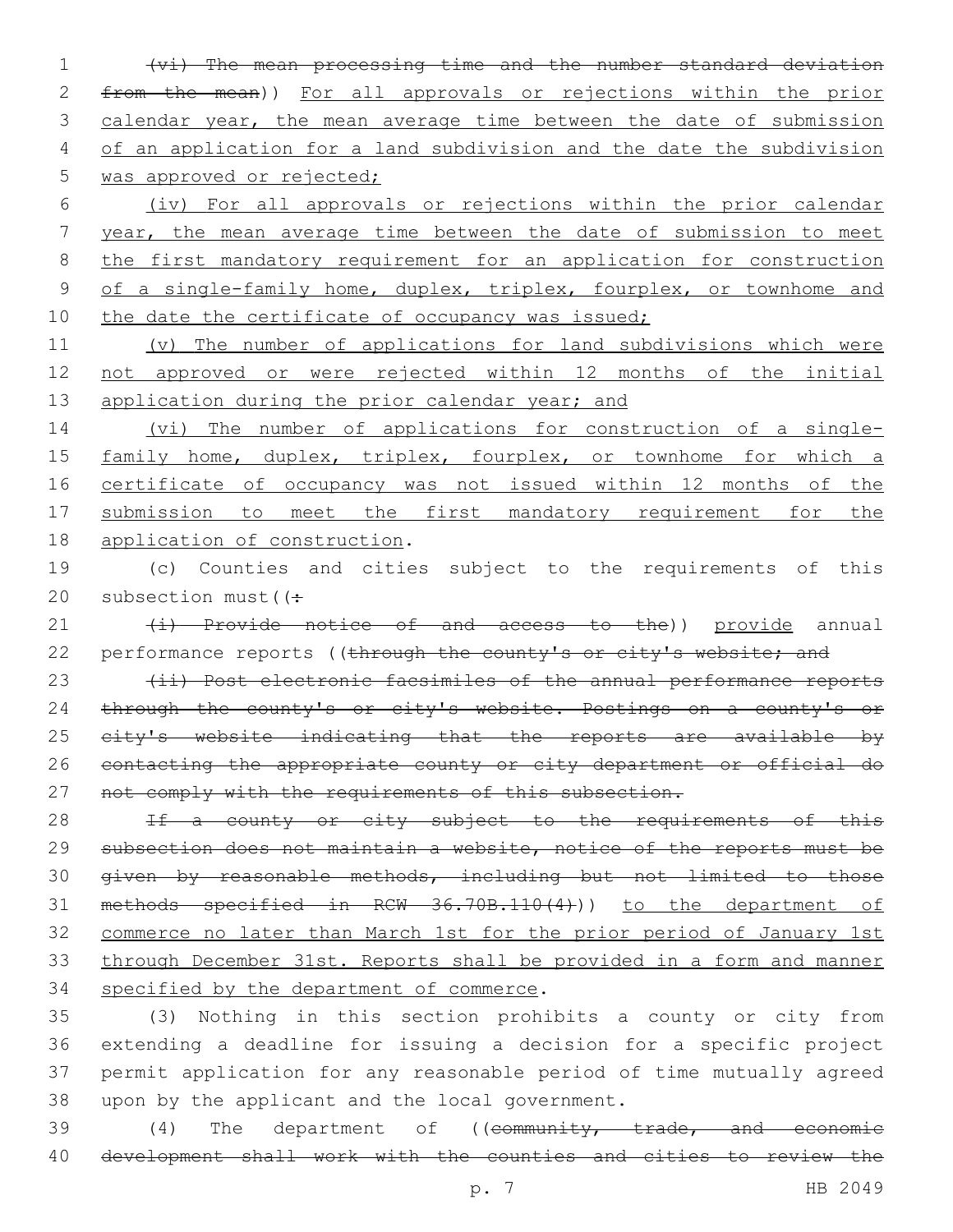potential implementation costs of the requirements of subsection (2) 2 of this section. The department, in cooperation with the local governments, shall prepare a report summarizing the projected costs, together with recommendations for state funding assistance for implementation costs, and provide the report to the governor and appropriate committees of the senate and house of representatives by January 1, 2005)) commerce shall publish on a publicly available website all reports submitted by cities and counties. The reports must be easily searchable by date and by the name of the city or county.

 (5) The department of commerce shall not release any funding available under chapter 43.155 RCW or assist in compliance under 13 chapter 36.70A RCW to a city or county that has not reported to the 14 department of commerce annually by the date specified in this 15 section.

 **Sec. 7.** RCW 36.70B.120 and 1995 c 347 s 416 are each amended to 17 read as follows:

 (1) Each local government planning under RCW 36.70A.040 shall establish a permit review process that provides for the integrated and consolidated review and decision on two or more project permits relating to a proposed project action, including a single application review and approval process covering all project permits requested by an applicant for all or part of a project action and a designated permit coordinator. If an applicant elects the consolidated permit review process, the determination of completeness, notice of application, and notice of final decision must include all project permits being reviewed through the consolidated permit review 28 process.

 (2) Consolidated permit review may provide different procedures for different categories of project permits, but if a project action requires project permits from more than one category, the local government shall provide for consolidated permit review with a single open record hearing and no more than one closed record appeal as provided in RCW 36.70B.060. Each local government shall determine which project permits are subject to an open record hearing and a closed record appeal. Examples of categories of project permits 37 include but are not limited to: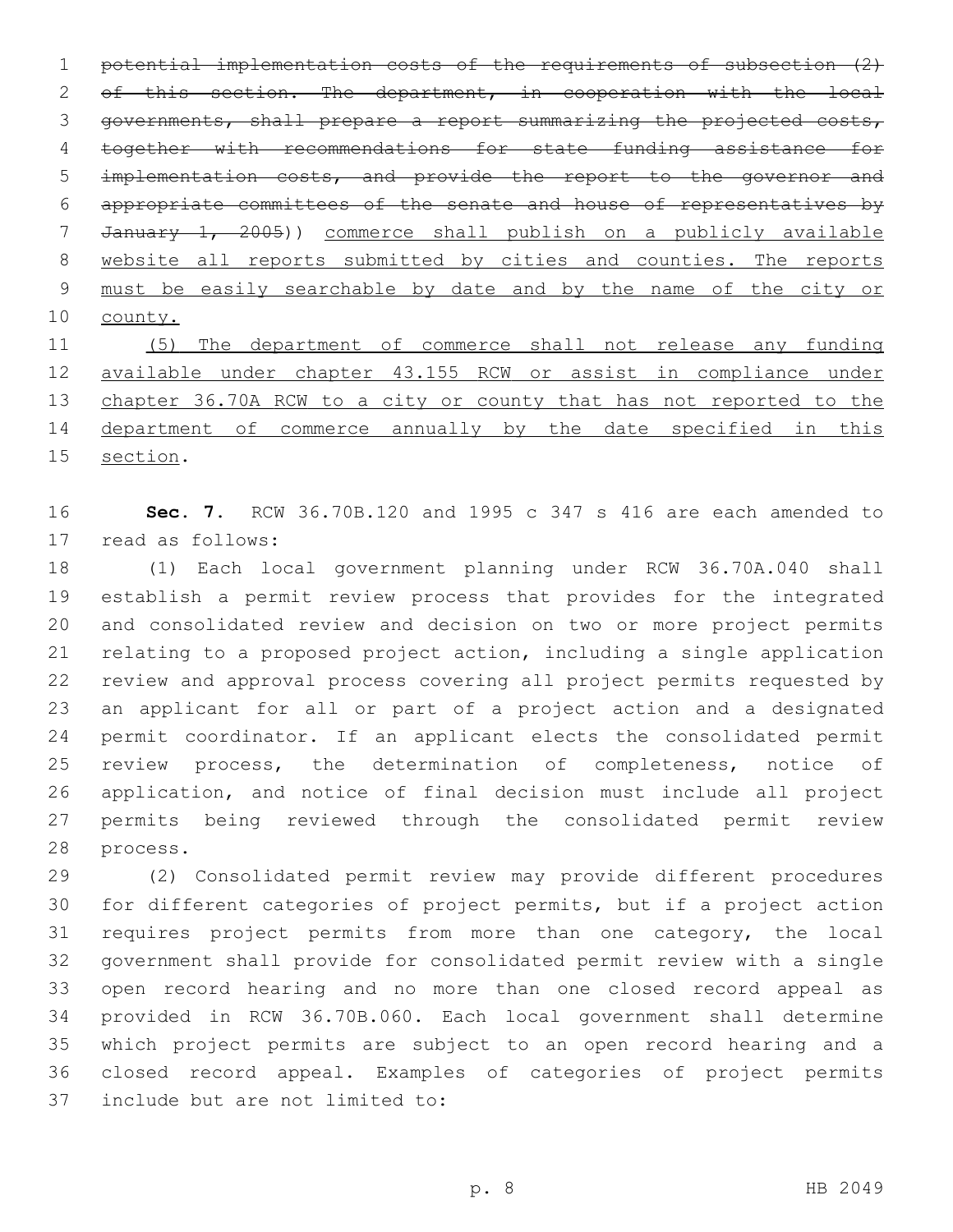(a) Proposals that are categorically exempt from chapter 43.21C RCW, such as construction permits, that do not require environmental 3 review or public notice;

 (b) Permits that require environmental review, but no open record 5 predecision hearing; and

 (c) Permits that require a threshold determination and an open record predecision hearing and may provide for a closed record appeal to a hearing body or officer or to the local government legislative 9 body.

 (3) A local government may provide by ordinance or resolution for the same or a different decision maker or hearing body or officer for different categories of project permits. In the case of consolidated project permit review, the local government shall specify which decision makers shall make the decision or recommendation, conduct the hearing, or decide the appeal to ensure that consolidated permit review occurs as provided in this section. The consolidated permit review may combine an open record predecision hearing on one or more permits with an open record appeal hearing on other permits. In such cases, the local government by ordinance or resolution shall specify which project permits, if any, shall be subject to a closed record 21 appeal.

 (4) Each local government planning under RCW 36.70A.040 shall establish a permit review process which must include a technical 24 review of the application for conformity with the requirements by all 25 departments, divisions, and sections of the local government with jurisdiction over the project before returning the permit to the 27 applicant for corrections and changes.

 **Sec. 8.** RCW 36.70B.140 and 1995 c 347 s 418 are each amended to 29 read as follows:

 (1) A local government by ordinance or resolution may exclude the following project permits from the provisions of RCW 36.70B.060 through ((36.70B.090)) 36.70B.080 and 36.70B.110 through 36.70B.130: Landmark designations, street vacations, or other approvals relating to the use of public areas or facilities, or other project permits, whether administrative or quasi-judicial, that the local government by ordinance or resolution has determined present special circumstances that warrant a review process different from that provided in RCW 36.70B.060 through ((36.70B.090)) 36.70B.080 and 39 36.70B.110 through 36.70B.130.